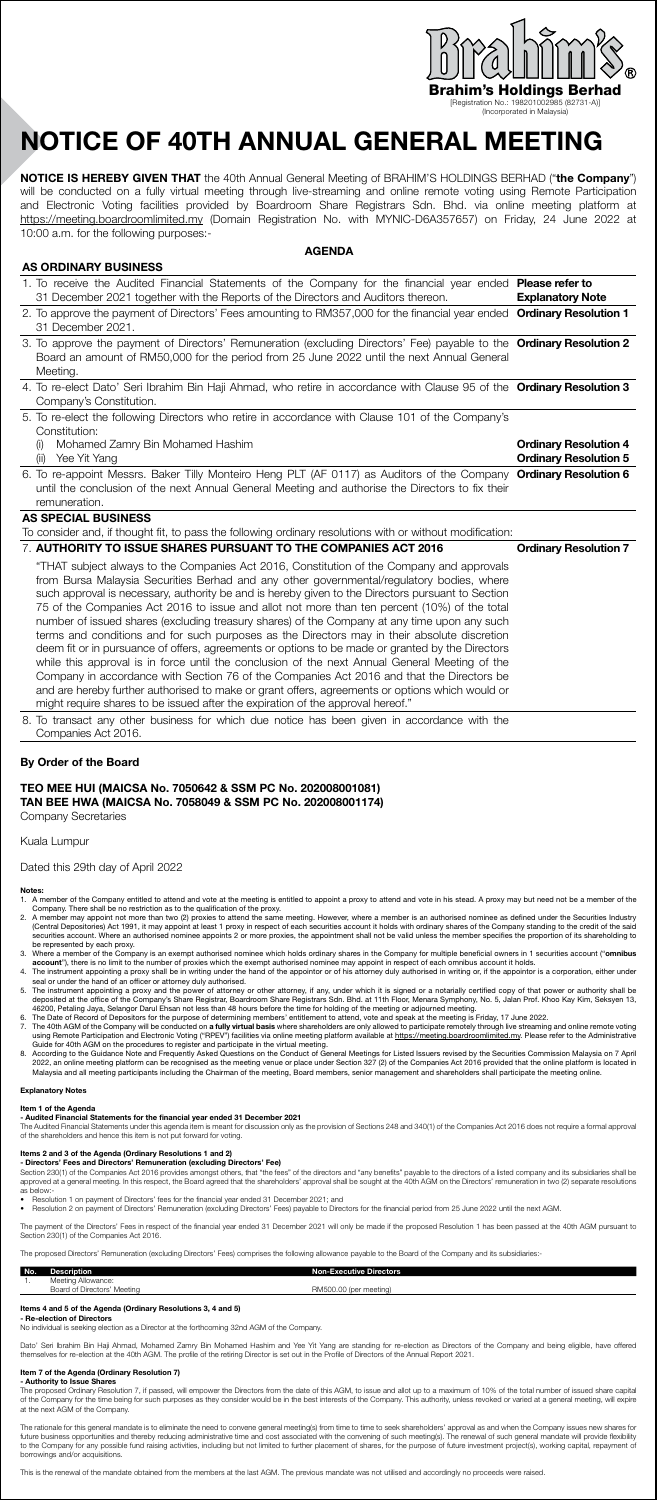

#### ADMINISTRATIVE GUIDE FOR 40TH ANNUAL GENERAL MEETING ("AGM")

| Date                     | $: 24$ June 2022                                                                                                                                            |
|--------------------------|-------------------------------------------------------------------------------------------------------------------------------------------------------------|
| Time                     | 10.00 a.m.                                                                                                                                                  |
| Meeting Platform / Venue | : Fully virtual meeting at https://meeting.boardroomlimited.my<br>(Domain Registration No. with MYNIC D6A357657).                                           |
| Mode of Communication    | : 1. Shareholders may pose questions during live streaming at<br>https://meeting.boardroomlimited.my                                                        |
|                          | Shareholders may submit questions by logging into the Boardroom<br>2.<br>Smart Investor Portal at https://investor.boardroomlimited.com<br>prior to meeting |

#### A. FULLY VIRTUAL MEETING

- 1. In support of the Government of Malaysia's (the Government) ongoing efforts to contain the spread of the Coronavirus (COVID-19) and the Government's advice of social distancing and not having mass gatherings, the Company would like to leverage on technology advancement by conducting the 40th AGM of the Company on a fully virtual basis through Remote Participation and Electronic Voting ("RPEV") facilities provided by Boardroom Share Registrars Sdn. Bhd. ("Boardroom")
- 2. The conduct of a fully virtual 40th AGM is in line with the revised Guidance Note and Frequently Asked Questions on the Conduct of General Meetings for Listed Issuers issued by the Securities Commission Malaysia on 7 April 2022 ("Revised Guidance Note and FAQs"). The Revised Guidance Note and FAQs state that in a fully virtual general meeting, all meeting participants including the Chairperson of the meeting, board members, senior management and shareholders will participate in the meeting online.

According to the Revised Guidance Note and FAQs, an online meeting platform can be recognised as the meeting venue or place under Section 327(2) of the Companies Act 2016 provided that the online platform is located in Malaysia.

- 3. We strongly encourage you to participate in the fully virtual AGM via the RPEV Facilities provided to exercise your right as a member of the Company to participate (including to pose questions to the Board of Directors and/or Management of the Company) and vote at the 40th AGM. Alternatively, you may also appoint the Chairman of the Meeting as your proxy to attend and vote on your behalf at the 40th AGM.
- 4. With the RPEV facilities, this will facilitate and enable all shareholders to participate fully in the proceedings by audio and/or video capabilities without the need to be physically present at the Broadcast Venue, which is advantageous given the current circumstances relating to COVID-19 and best health practices.
- 5. The Company will be using Boardroom's meeting platform which is available on the designated link at https://meeting.boardroomlimited.my.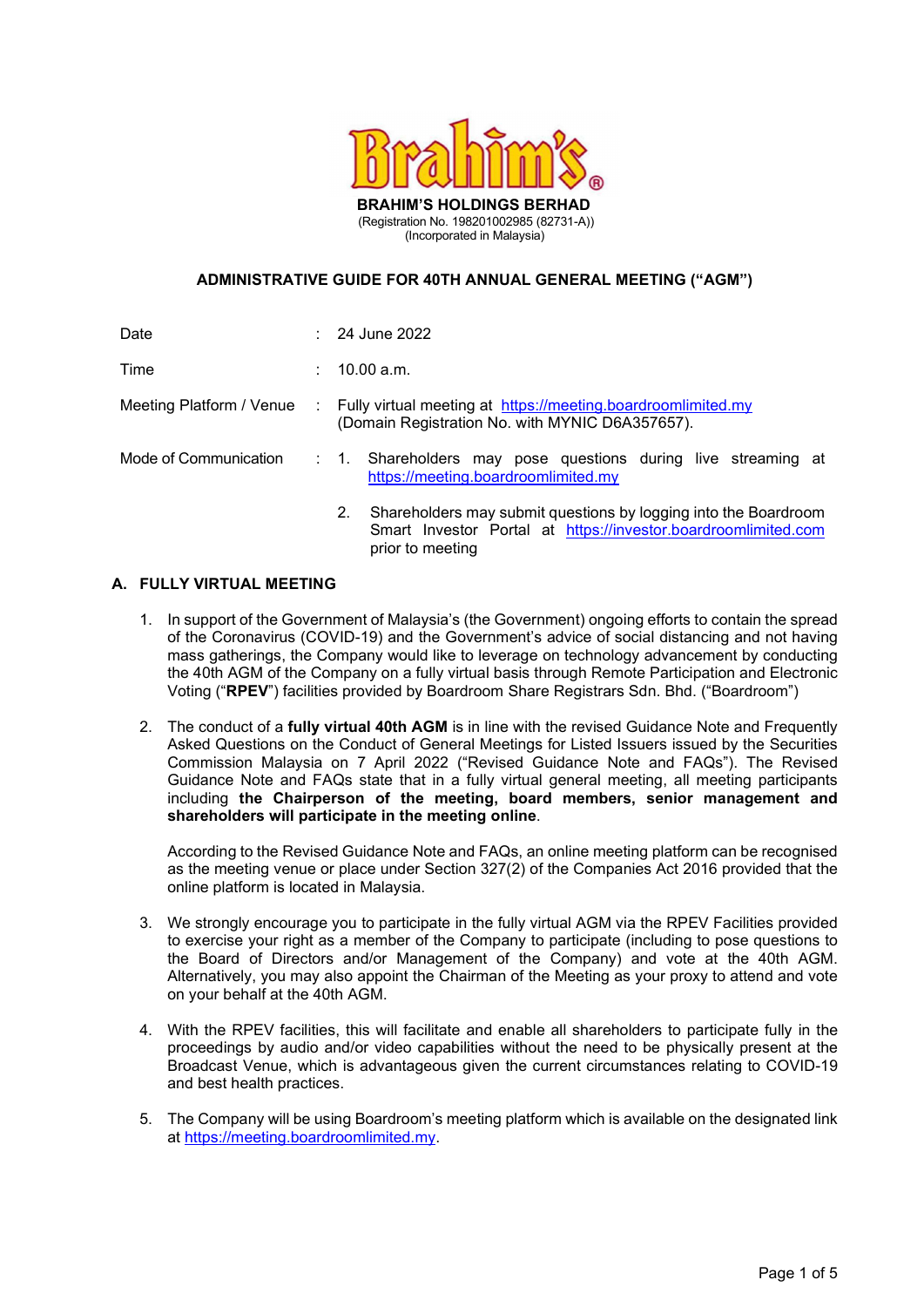#### B. ENTITLEMENT TO PARTICIPATE

- 1. Only members whose names appear on the General Meeting Record of Depositors as at 17 June 2022 shall be eligible to participate and vote at the virtual 40th AGM of the Company or appoint proxy(ies) / corporate representatives to participate and vote on his/her/their behalf.
- 2. If a shareholder is unable to participate at the 40th AGM, he/she may also appoint the Chairman of the meeting as his/her proxy and indicate the voting instructions in the Proxy Form.

### C. REGISTRATION FOR REMOTE PARTICIPATION AND ELECTRONIC VOTING

- 1. Please note that all the members including (i) Individual member; (ii) Corporate shareholder; (iii) Authorised Nominee; and (iv) Exempt Authorised Nominee shall use the RPEV facilities to participate and vote remotely at the AGM.
- 2. If you wish to participate in the 40th AGM, you will be able to view a live webcast of the meeting, ask the Board questions and submit your votes in real time whilst the meeting is in progress.
- 3. Kindy follow the steps below on how to request for login ID and password.

Step 1 : Register Online with Boardroom Smart Investor Portal (for first-time registration only)

 [Note: If you have already signed up with Boardroom Smart Investor Portal, you are not required to register again. You may proceed to Step 2. Submit a request for Remote Participation user ID and password.]

- (a) Access website https://investor.boardroomlimited.com.
- (b) Click  $\leq$ Register  $\geq$  to sign up as a user.
- (c) Complete registration and upload softcopy of MyKAD (front and back) or Passport in JPEG, PDF or PNG format.
- (d) Please enter a valid email address and wait for Boardroom's email verification.
- (e) Your registration will be verified and approved within one (1) business day and an email notification will be provided.

Step 2 : Submit Request for Remote Participation User ID and Password

[Note: The registration for remote access will be opened on 29 April 2022]

#### Individual Members

- **EXECT** Login to https://investor.boardroomlimited.com using your user ID and password above.
- Select "VIRTUAL MEETING" from the main menu and select the correct Corporate Event "BRAHIM'S HOLDINGS BERHAD 40TH VIRTUAL ANNUAL GENERAL MEETING".
- Read and agree to the Terms & Conditions and click "Next".
- Enter your CDS Account number and thereafter submit your request.

#### Corporate Shareholders

- Write to bsr.helpdesk@boardroomlimited.com by providing the name of Member, CDS Account Number accompanied with the Certificate of Appointment of Corporate Representative or Form of Proxy to submit the request.
- Please provide a copy of the Corporate Representative's MyKad (front and back) or Passport in JPEG, PDF or PNG format as well as his/her email address.

#### Authorised Nominee and Exempt Authorised Nominee

- Write in to bsr.helpdesk@boardroomlimited.com by providing the name of Member, CDS Account Number accompanied with the Form of Proxy to submit the request.
- Authorised nominee and exempt authorised nominee must also provide a copy of the Proxy Holder's MyKad (front and back) in JPEG or PNG format as well as his/her email address.
- (a) You will receive a notification from the Boardroom that your request has been received and is being verified.
- (b) Upon system verification against the General Meeting Record of Depositors as at 17 June 2022 you will receive an email from Boardroom either approving or rejecting your registration for remote participation.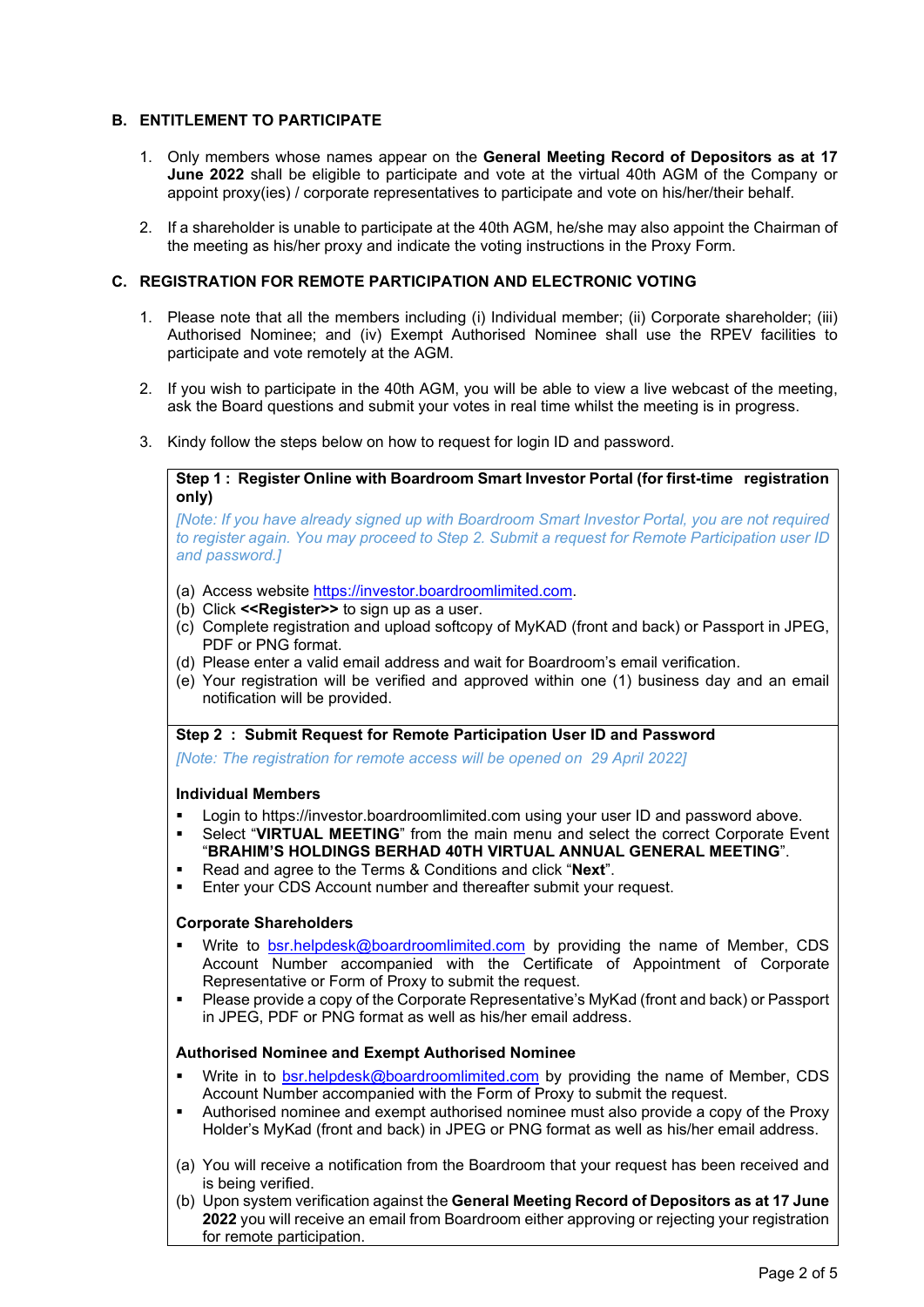- (c) You will also receive your remote access user ID and password along with the email from Boardroom if your registration is approved.
- (d) Please note that the closing time to submit your request is by 22 June 2022, at 10.00 a.m. (48 hours before the commencement of the 40th AGM).

#### Step 3 – Login to Virtual Meeting Portal

[Please note that the quality of the connectivity to Virtual Meeting Portal for live webcast as well as for remote online voting is highly dependent on the bandwidth and the stability of the internet connectivity available at the location of the remote users.]

- (a) The Virtual Meeting Portal will be opened for login starting at 9.00 a.m. on 24 June 2022, one (1) hour before the commencement of the 40th AGM.
- (b) Follow the steps given to you in the email along with your remote access user ID and password to login to the Virtual Meeting portal. (Refer to Step 2(c) above).
- (c) The steps will also guide you on how to view the live webcast, ask questions and vote.
- (d) The live webcast will end and the Messaging window will be disabled the moment the Chairman announces the closure of the 40th AGM.
- (e) Thereafter, you can logout from Virtual Meeting Portal.

#### D. LODGEMENT OF FORM OF PROXY (APPOINTMENT OF PROXY)

- 1. Shareholders are encouraged to go online, participate, and vote at the 40th AGM using RPEV facilities. Shareholders who are unable to join the 40th AGM are encouraged to appoint the Chairman of the Meeting or their proxy to vote on their behalf
- 2. If you wish to participate in the 40th AGM yourself, please do not submit any Form of Proxy. You will not be allowed to participate in the 40th AGM together with a proxy appointed by you.
- 3. If you have submitted your Form of Proxy prior to the 40th AGM and subsequently decide to appoint another person or wish to participate in the AGM yourself, please write in to bsr.helpdesk@boardroomlimited.com to revoke the earlier appointed proxy(ies) at least forty-eight (48) hours before the time appointed for holding of the 40th AGM. On revocation, your proxy(ies) will not be allowed to participate in the 40th AGM. In such event, you should advise your proxy(ies) accordingly.
- 4. The Proxy Form must be deposited at the office of the Share Registrars, Boardroom Share Registrars Sdn. Bhd. at 11th Floor, Menara Symphony, No. 5, Jalan Prof. Khoo Kay Kim, Seksyen 13, 46200 Petaling Jaya, Selangor Darul Ehsan, Malaysia OR via electronic means through Boardroom Smart Investor Online Portal at https://investor.boardroomlimited.com which is free and available to all individual shareholders (in accordance with the step below) not less than 48 hours before the time appointed for holding of the 40th AGM or at any adjournment thereof.

For further information, kindly refer to the "Electronic Lodgement of Form of Proxy" below:

### Step 1 : Register Online with Boardroom Smart Investor Online Portal (for first-time registration only)

[Note: If you have already signed up with Boardroom Smart Investor Portal, you are not required to register again. You may proceed to Step 2 on e-Proxy Lodgement. Submit request for Remote Participation user ID and password.]

- (a) Access website https://investor.boardroomlimited.com.
- (b) Click <<Register>> to sign up as a user.
- (c) Complete the registration and upload a softcopy of your MyKAD/Identification Card (front and back) or Passport in JPEG, PDF or PNG format.
- (d) Please enter a valid email address and wait for Boardroom's email verification.
- (e) Your registration will be verified and approved within one (1) business day and an email notification will be provided.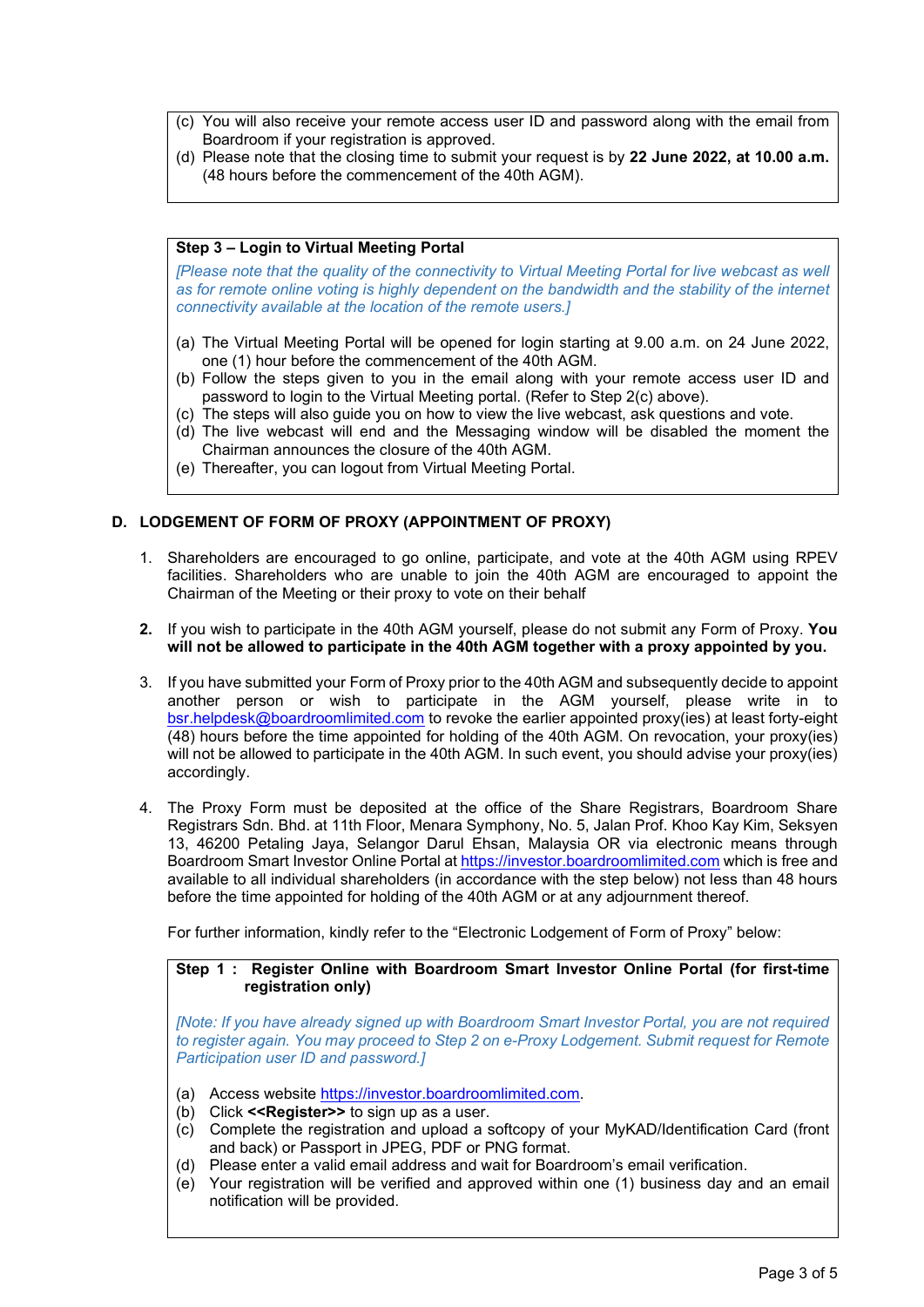#### Step 2 : e-Proxy Lodgement

- (a) Login to https://investor.boardroomlimited.com using your email address and password to login.
- (b) Go to "E-PROXY LODGEMENT" and browse the Meeting List for BRAHIM'S HOLDINGS BERHAD 40TH VIRTUAL ANNUAL GENERAL MEETING And click "APPLY".
- (c) Read the terms & conditions and confirm the Declaration.
- (d) Enter your CDS Account Number and indicate the number of securities.
- (e) Select your proxy either the Chairman of the Meeting or individual named proxy(ies) and enter the required particulars of your proxy(ies).
- (f) Indicate your voting instructions FOR, AGAINST or ABSTAIN, otherwise your proxy(ies) will decide your votes.
- (g) Review and confirm your proxy(ies) appointment.
- (h) Click "SUBMIT".
- (i) Download or print the e-Proxy form acknowledgement.

#### E. PROCEDURE OF THE 40TH AGM

- 1. The Login User Guide for participation, posing questions and voting at the 40th AGM, will be emailed to you together with your remote access user ID and password once your registration has been approved.
- 2. No recording or photography of the meeting proceedings is allowed without the prior written permission of the Company.
- 3. You must ensure that you are connected to the internet at all times in order to participate and vote when the 40th AGM has commenced. Therefore, it is your responsibility to ensure that connectivity for the duration of the meeting is maintained. Kindly note that the quality of the live streaming is dependent on the bandwidth and stability of the internet connection at the location of the remote participants.

### F. PARTICIPATION THROUGH LIVE WEBCAST AND QUESTION AT THE 40TH AGM

- 1. The participants will be able to view the Company's presentation or slides via the live webcast.
- 2. The Chairman and the Board of Directors will endeavour their best to respond to the questions submitted by shareholders which are related to the resolutions to be tabled at the 40th AGM, as well as financial performance/ prospect of the Company, to the extent where time permits.
- 3. In the event the Board is unable to respond to your questions during the 40th AGM, you may email your questions to infor@brahimsgroup.com after the meeting.

#### G. VOTING PROCEDURE AT THE 40TH AGM

- 1. The voting will be conducted by the poll in accordance with Paragraph 8.29A of Main Market Listing Requirements of Bursa Malaysia Securities Berhad. The Company has appointed Boardroom Share Registrars Sdn. Bhd. as Poll Administrator to conduct the poll by way of electronic voting (e-Voting). The Company has also appointed Sky Corporate Services Sdn. Bhd. as Scrutineers to verify the poll results.
- 2. During the 40th AGM, the Chairman will invite the Poll Administrator to brief on the e-Voting housekeeping rules. The voting session will commence as soon as the Chairman calls for the poll to be opened and until such time when the Chairman announces the closure of the poll.
- 3. For the purposes of the 40th AGM, the remote participation and e-Voting will be carried out via personal smart mobile phones, tablets or personal computer/laptops.
- 4. There are two (2) methods for members and proxies who wish to use their personal voting device to vote remotely, as follows:
	- Use QR Scanner Code given to you in the email; OR
	- Go to the website with URL https://meeting.boardroomlimited.my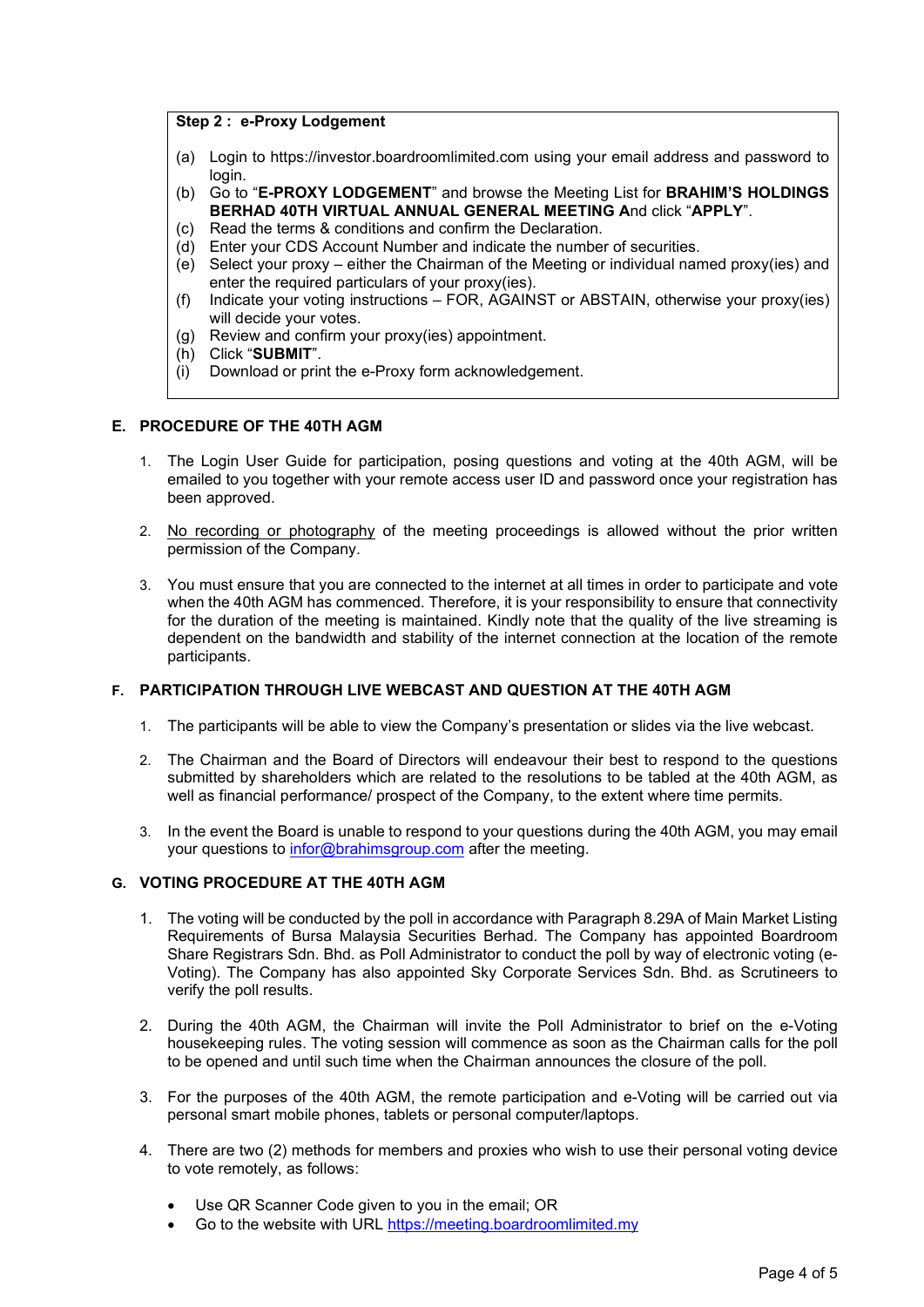- 5. Members and proxies can login immediately after registering their attendance, but polling will only be opened after the announcement of the poll voting session open by the Chairman and until such time when the Chairman announces the closure of the poll.
- 6. You may proceed to cast your votes on each of the proposed resolution to be tabled at the 40th AGM as soon as the Chairman calls for the poll to be opened and until such time when the Chairman announces the closure of the poll.
- 7. The Scrutineers will verify the poll result reports upon closing of the poll voting session by the Chairman. Scrutineers will pass the poll results to the Chairman thereafter and the Chairman will declare whether the resolution put to vote was successfully carried or not.

#### H. NO DOOR GIFT/ VOUCHERS OR SOUVENIRS

There will be NO Door Gift/ Vouchers or any souvenirs for shareholders/ proxies/ corporate representatives who participate at the 40th AGM.

#### I. SUBMISSION OF QUESTIONS

- 1. Shareholders may submit questions in advance on the 40th AGM resolutions and Annual Report 2021 commencing from 29 April 2022 and in any event no later than 10.00 a.m., 24 June 2022 via Boardroom's website at https://investor.boardroomlimited.com using the same user ID and password provided in Step 1 above and select "SUBMIT QUESTION" to pose questions ("Pre-AGM Meeting Questions").
- 2. Alternative, on the morning of the 40th AGM, shareholders may also submit questions via Boardroom meeting platform at https://meeting.boardroomlimited.my starting at 9.00 a.m. This webportal will remain open throughout the 40th AGM session.

#### J. ENQUIRY

If you have any enquiries prior to the 40th AGM or if you wish to request for technical assistance to participate in the fully virtual meeting, please contact Boardroom during office hours from Monday to Friday (8.30 a.m. to 5.30 p.m.), details as follows:-

| Address      | Boardroom Share Registrars Sdn. Bhd.                            |
|--------------|-----------------------------------------------------------------|
|              | 11th Floor, Menara Symphony, No. 5, Jalan Prof. Khoo Kay Kim    |
|              | Seksyen 13, 46200 Petaling Jaya, Selangor Darul Ehsan Malaysia. |
| General Line | 603-7890 4700 (Helpdesk)                                        |
| Fax Number   | 603-7890 4670                                                   |
| Email        | bsr.helpdesk@boardroomlimited.com                               |

#### PERSONAL DATA PRIVACY

By submitting an instrument appointing a proxy(ies) and/or representative(s) to attend, speak and vote at the AGM and/or any adjournment thereof, a member of the Company (i) consents to the collection, use and disclosure of the member's personal data by the Company (or its agents) for the purpose of the processing and administration by the Company (or its agents) of proxies and representatives appointed for the AGM (including any adjournment thereof) and the preparation and compilation of the attendance lists, minutes and other documents relating to the AGM (including any adjournment thereof), and in order for the Company (or its agents) to comply with any applicable laws, listing rules, regulations and/or guidelines (collectively, the "Purposes"), (ii) warrants that where the member discloses the personal data of the member's proxy(ies) and/or representative(s) to the Company (or its agents), the member has obtained the prior consent of such proxy(ies) and/or representative(s) for the collection, use and disclosure by the Company (or its agents) of the personal data of such proxy(ies) and/or representative(s) for the Purposes, and (iii) agrees that the member will indemnify the Company in respect of any penalties, liabilities, claims, demands, losses and damages as a result of the member's breach of warranty.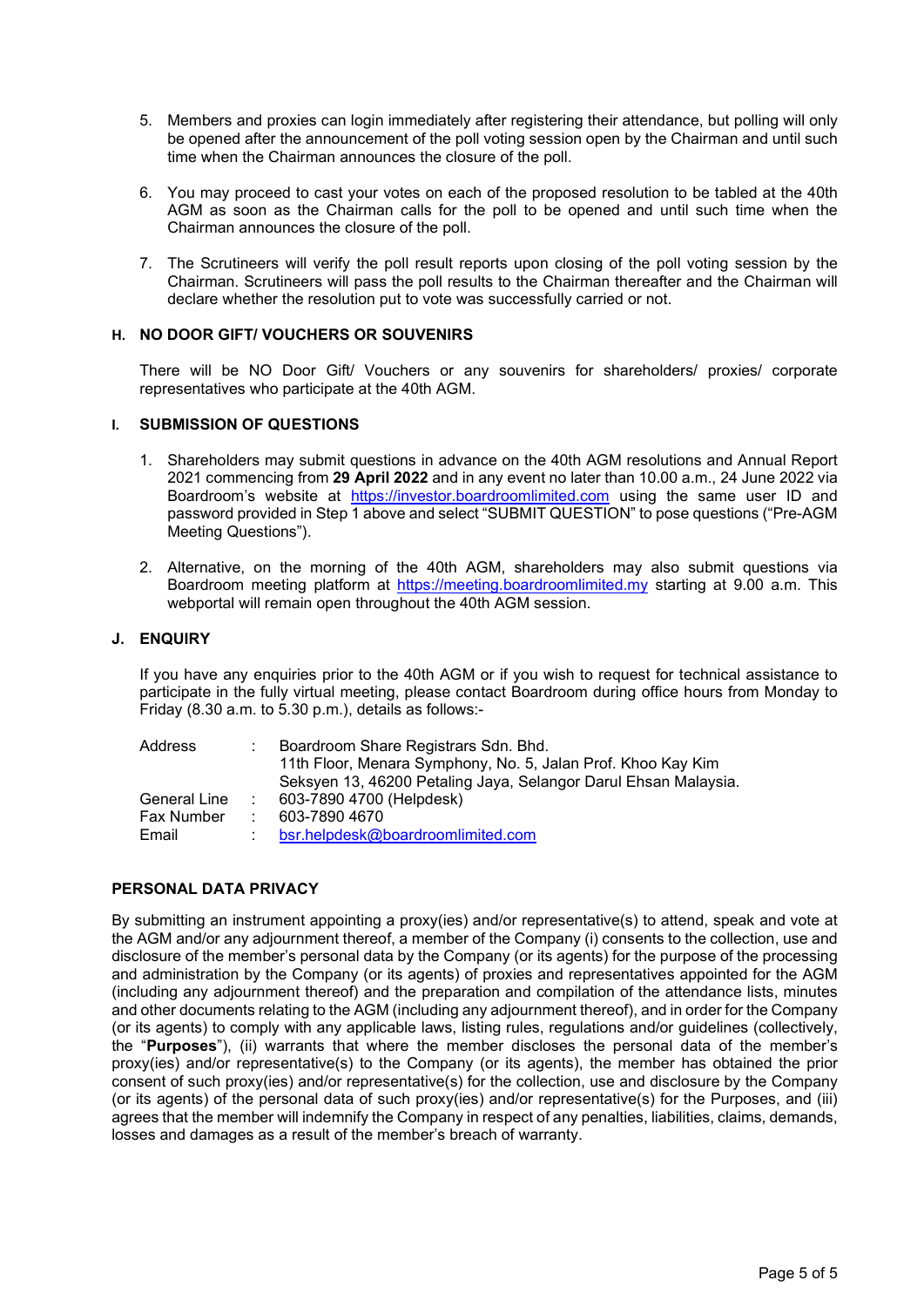

198201002985 (82731-A) (Incorporated in Malaysia)

# FORM OF PROXY

No. of Shares Held | CDS Account No.

| being a Member(s) of BRAHIM'S HOLDINGS BERHAD [Registration No. 198201002985 (82731-A)], hereby appoint |  |  |  |
|---------------------------------------------------------------------------------------------------------|--|--|--|
|                                                                                                         |  |  |  |
|                                                                                                         |  |  |  |
|                                                                                                         |  |  |  |
|                                                                                                         |  |  |  |
|                                                                                                         |  |  |  |

Email address ...........................………................................................................................................................................. or failing him/her, THE CHAIRMAN OF THE MEETING as \*my/our proxy to vote for \*me/us on \*my/our behalf at the 40th Annual General Meeting of the Company will be conducted on a fully virtual meeting through live-streaming and online remote voting using Remote Participation and Electronic Voting facilities provided by Boardroom Share Registrars Sdn. Bhd via online meeting platform at https://meeting.boardroomlimited.my (Domain Registration No. with MYNIC-D6A357657) on Friday, 24 June 2022 at 10:00 a.m. or at any adjournment thereof and to vote as indicated below:-

|    | <b>Resolutions</b>                                                           | For | <b>Against</b> |
|----|------------------------------------------------------------------------------|-----|----------------|
|    | To approve the payment of Directors' Fees                                    |     |                |
| 2. | To approve the payment of Directors' Remuneration (excluding Directors' Fee) |     |                |
| З. | To re-elect Dato' Seri Ibrahim Bin Haji Ahmad as Director.                   |     |                |
| 4. | To re-elect Mohamed Zamry Bin Mohamed Hashim as Director.                    |     |                |
| 5. | To re-elect Yee Yit Yang as Director.                                        |     |                |
| 6. | To re-appoint Messrs. Baker Tilly Monteiro Heng PLT (AF 0117) as Auditors.   |     |                |
|    | Authority to issue shares pursuant to the Companies Act 2016.                |     |                |

Mark either box if you wish to direct the proxy how to vote. If no mark is made, the proxy may vote on the resolution or abstain from voting as the proxy thinks fit.

The proportions of our shareholding to be represented by the proxies appointed by the authorised nominee (if appoint more than 1 proxy) are as follows:-

| First proxy  | %    |
|--------------|------|
| Second proxy | $\%$ |
|              | 100% |

\* Delete if not applicable.

Dated this....…...... day of ….….…................ , 2022 ………….…….….………..............…….

Signature/Common Seal of Shareholder

#### Notes:

The A member of the Company entitled to attend and vote at the meeting is entitled to appoint a proxy to attend and vote in his stead. A proxy may but need not be a member of the Company. There shall be no restriction as t

the qualification of the proxy.<br>(2) A member may appoint not more than two (2) proxies to attend the same meeting. However, where a member is an authorised nominee as defined under the Securities Industry (Central Deposito

duy authorised.<br>
For Free-Proposition a proxy and the power of attorney or other attorney, if any, under which it is signed or a notarially certified copy of that power or authority shall be deposited at the office of the

recognised as the meeting venue or place under Section 327 (2) of the Companies Act 2016 provided that the online platform is located in Malaysia and all meeting participants including the Chairman of the meeting, Board<br>me